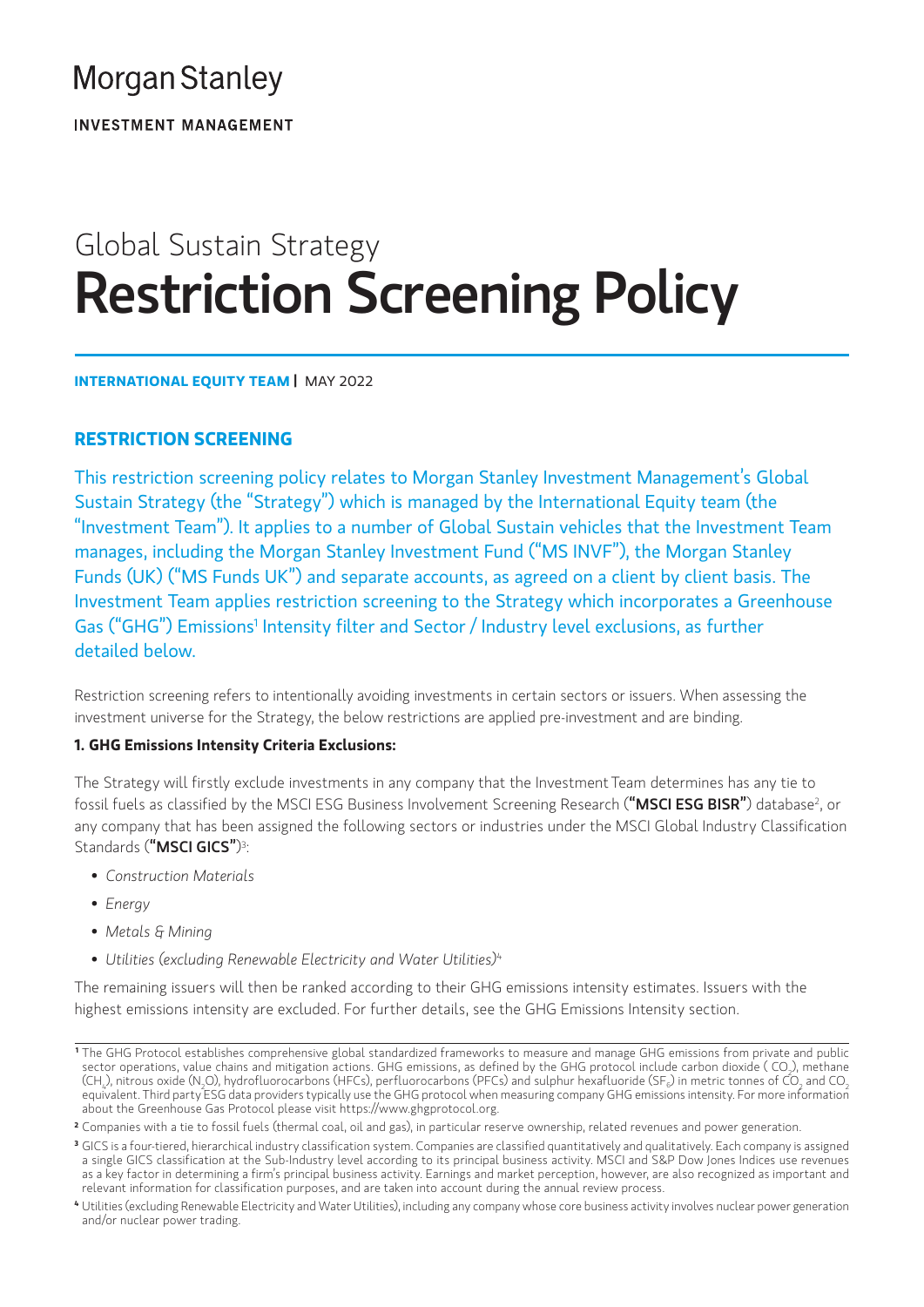#### **2. Sector / Industry Exclusions:**

In addition to the above GHG-related exclusions, the Investment Team immediately screens out any company that has been assigned any of the following MSCI GICS sectors or industries:

- *Brewers*
- *Casinos & Gaming*
- *Distillers & Vintners*
- *Tobacco*

Further to this, the Investment Team screens out any company whose core business activity involve the following:

- *a) Tobacco5 ;*
- *b) Alcohol6;*
- *c) Adult Entertainment6;*
- *d) Gambling6;*
- *e) Civilian firearms6; or*
- *f) Weapons6.*

# **3. Controversial Weapons Exclusions:**

The Strategy will not invest in any company which, according to the Investment Team's methodology, is involved in controversial weapons, including in particular any company excluded from the MSCI World ex Controversial Weapons Index due to its involvement with controversial weapons, as defined by that Index.7 In addition, the Investment Team prohibits investment in companies that are 50% or more owned by a company with depleted uranium weapons involvement and companies that own 20% to 49.9% of a company with depleted uranium weapons involvement.

# **GHG Emissions Intensity**

The Strategy seeks to achieve a GHG emissions intensity that is significantly lower than that of the reference universe (which is defined, only for the purposes of comparing GHG emissions intensity, as the MSCI AC World Index). The GHG emissions intensity reduction target of the Strategy is to seek to be at least 50% lower than that of the reference universe on the basis of Scope 1 and Scope 2 emissions. To help achieve this objective, the Strategy uses a binding GHG emissions intensity of company sales exclusionary screen. The screen is designed to capture and exclude companies with relatively high GHG emissions intensity that are not already captured by the binding exclusions set out above, or for which GHG emissions intensity estimates are not available and/or cannot be estimated (at the Investment Team's discretion). The Investment Team uses third-party data providers to ascertain the GHG emissions intensity of company sales data of issuers, based on Scope 1 and Scope 2 emissions.

In some cases, data on specific issuers may not be available, may be estimated by an alternative third-party data provider, or may be estimated by the Investment Team using internal methodologies or reasonable estimates. The methodologies used by different data providers may vary and if the preferred data provider changes its methodology, the GHG emissions intensity estimates for one or more issuers may also change significantly. The Investment Team will also use its best efforts to exclude any company determined to have a tie to fossil fuels (e.g. reserve ownership, related revenues and power generation) but in some cases data may not be available or fully representative of the activities of the issuer.

The GHG-based emissions intensity criteria should collectively result in a reduction of the reference universe in a significantly engaging manner. In combination, these screens seek to achieve at least a 20% reduction in the reference universe. For the MS INVF only, the Investment Team will ensure that at least 90% of the issuers in the portfolio are assessed against these criteria.

**<sup>5</sup>** For the MS INVF Funds, the investment team excludes any company that generates more than 5% of its revenue from tobacco-related business activities as classified by the MSCI ESG BISR database. For all other vehicles, the investment team excludes any company that generates more than 10% of its revenue from tobacco-related business activities as classified by the MSCI ESG BISR database.

**<sup>6</sup>** For the purposes of this investment restriction, a core business activity is one that accounts for more than 10% of the relevant company's revenue as classified by the MSCI ESG BISR database.

**<sup>7</sup>** To apply this screen, the Investment Team prohibits investment in any company that is defined by the MSCI ESG BISR database to have any tie to controversial weapons in addition to any company that has been excluded from the MSCI World ex Controversial Weapons Index due to its involvement with controversial weapons, as defined by that index. The Index has been developed for use by investors who wish to avoid investments in cluster bombs, landmines, depleted uranium, chemical and biological weapons, blinding laser weapons, non-detectable fragments and incendiary weapons (white phosphorus).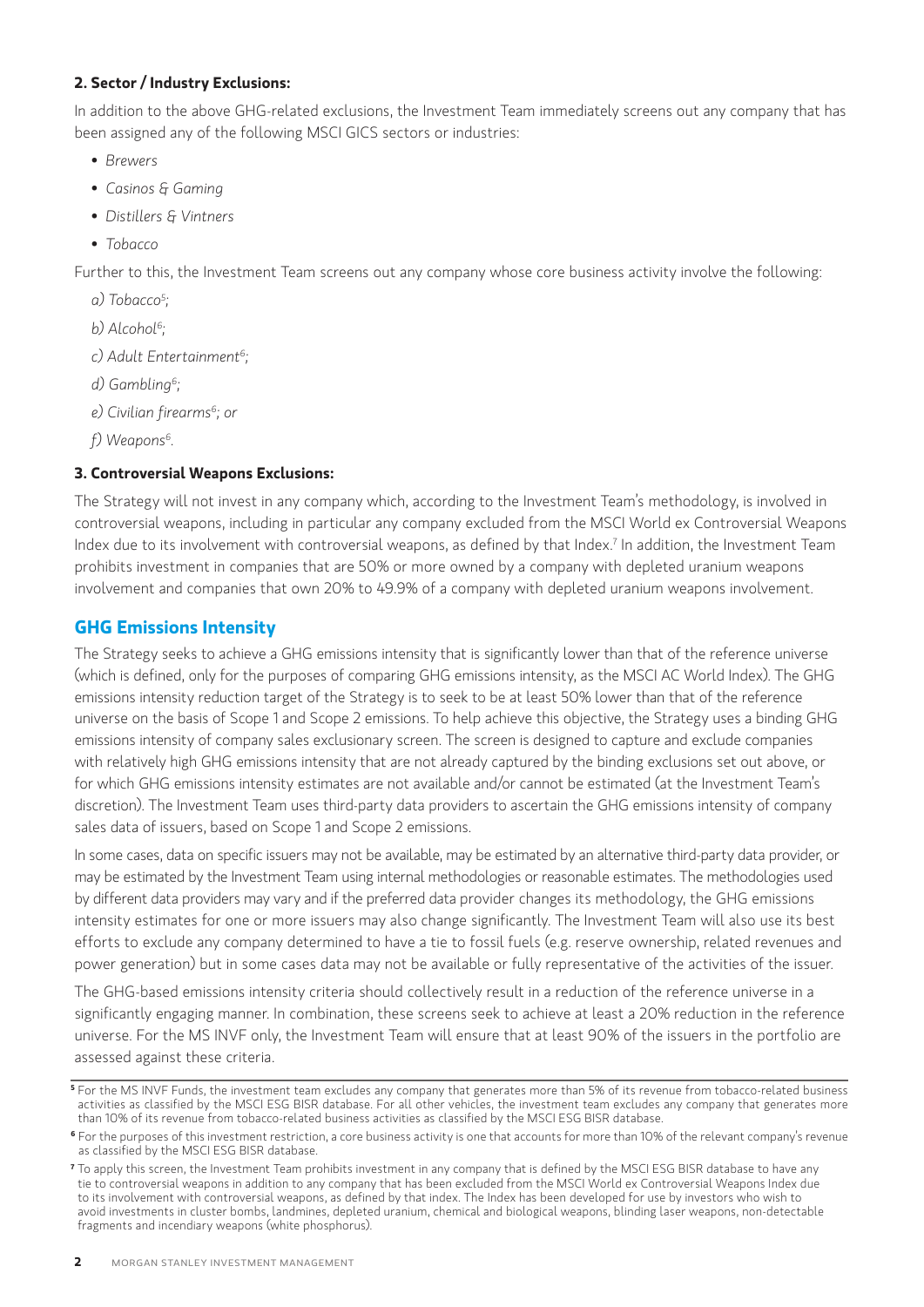# **Restriction Policy Compliance**

This restriction screening policy applies to the investments held directly in the Strategy. Investments that are held by the Strategy but become restricted after they are acquired for the Strategy, will be sold. Such sales will take place over a time period to be determined by the Investment Team, taking into account the best interests of the shareholders of the Strategy. The Investment Team reviews this policy periodically and any changes will be reflected in this document. In addition to ongoing monitoring by the portfolio managers, Morgan Stanley Investment Management's Portfolio Surveillance team codes the restricted criteria into the firm's surveillance system, and uses an automated process to monitor adherence to investment guidelines, including pre- and post-trade guideline monitoring and exception-based screening, and informs the Investment Team of possible guideline violations for this policy.

#### **Compliance with Minimum Standards and Safeguards**

Given our focus on high quality companies with high quality management, the Investment Team expects the issuers it invests in to comply with minimum standards and safeguards around human rights, labour rights, environment, business ethics and corruption as defined by international norms. The Investment Team monitors business practices on an ongoing basis, through data on ESG controversies and standards screening that the Investment Team sources from thirdparty providers, including UN Global Compact violations, as well as its own engagement with company management and research.

The Investment Team reviews securities of issuers where it believes a significant breach of the above standards and principles has occurred and typically excludes such issuers where, after conducting its research and/or engagement, the Investment Team believes the breach is material to the sustainability of returns on operating capital, poses significant financial and /or reputational risk and the issuer has not committed to appropriate remedial action. Such exclusions are determined by the Investment Team rather than solely by third-party data. The analysis may be supported by third-party ESG controversies analysis and business involvement metrics.

# **ESG Screening**

The Investment Team considers that the Strategy promotes environmental characteristics through the application of a binding restriction screening process (as outlined above) as well as through the investment decision-making process. The Investment Team applies ESG criteria that seek to achieve a GHG emissions intensity for the Strategy that is significantly lower than that of the reference universe (which is defined, only for the purposes of comparing GHG emissions intensity, as the MSCI AC World Index). For the purpose of this Strategy, the term GHG shall be as defined by the GHG protocol and include carbon dioxide (CO<sub>2</sub>), methane (CH<sub>4</sub>), nitrous oxide (N<sub>2</sub>O), hydrofluorocarbons (HFCs), perfluorocarbons (PFCs) and sulphur hexafluoride (SF<sub>6</sub>) in metric tonnes of CO<sub>2</sub> and CO<sub>2</sub> equivalent. Further, as an essential and integrated part of the investment process, the Investment Team assesses relevant factors material to long-term sustainably high returns on operating capital including ESG factors, and seeks to engage with company management as part of this process.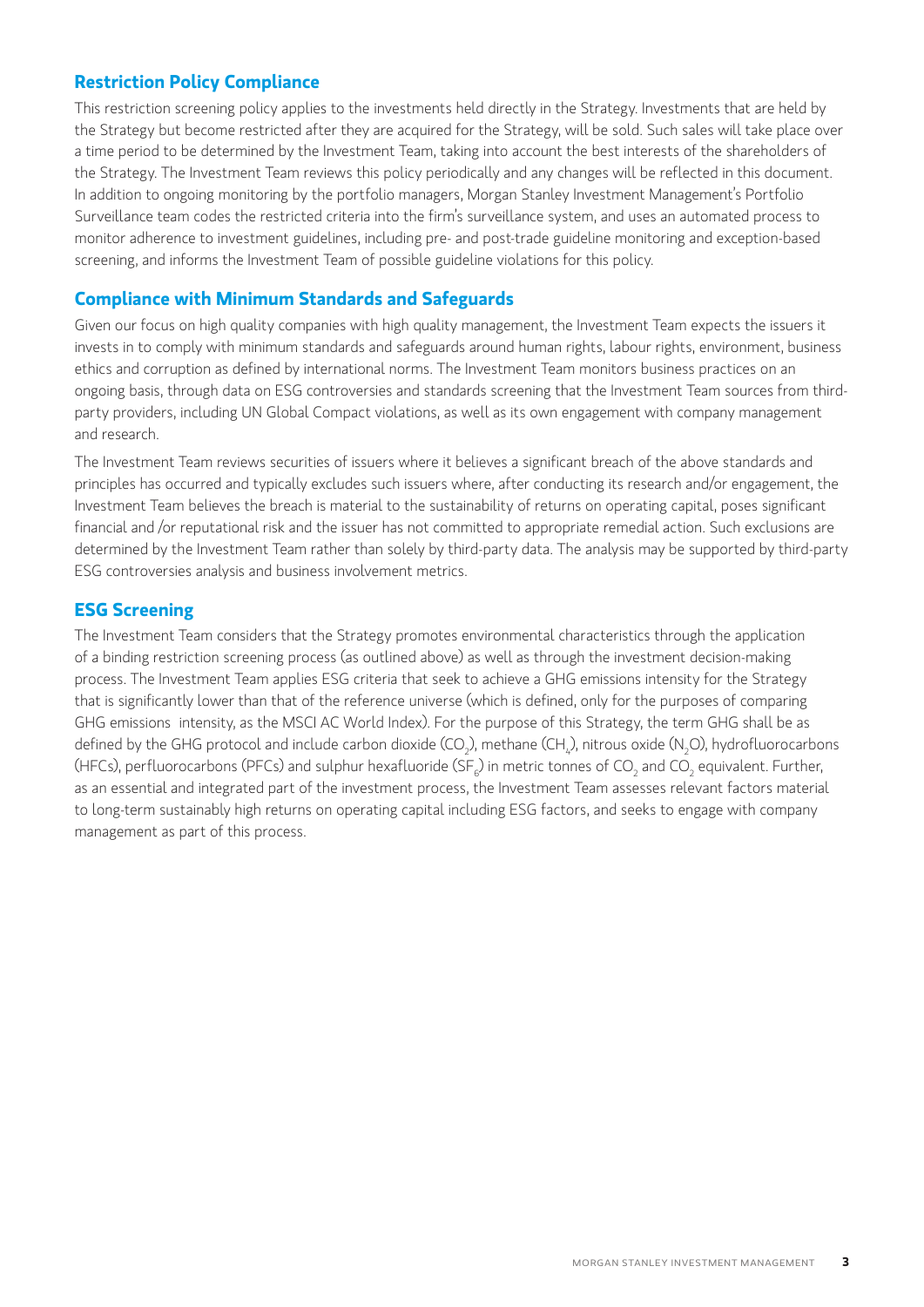# **Sustainability Indicators**

The Investment Team measures and monitors the relevant GHG emissions intensity for the Strategy with the use of certain sustainability indicators (as indicated below).

The table below specifies the sustainability indicators, the detail of the metric, permitted threshold and data sources:

| <b>Environmental</b><br>characteristic | Sustainability<br>indicator                                                                               | Metric                                                                                                                                                                                                  | Methodology                                                                                                                                                                                                                                  | Data sources                          |
|----------------------------------------|-----------------------------------------------------------------------------------------------------------|---------------------------------------------------------------------------------------------------------------------------------------------------------------------------------------------------------|----------------------------------------------------------------------------------------------------------------------------------------------------------------------------------------------------------------------------------------------|---------------------------------------|
| Environmental                          | <b>GHG emissions</b><br>intensity of<br>company sales<br>(metric tonnes<br>of GHG per \$1mn<br>of sales). | GHG emissions intensity of<br>company sales as measured by<br>Scope 1 and Scope 2 emissions.                                                                                                            | A weighted average<br>GHG emissions intensity<br>calculation is made for the<br>portfolio and compared<br>against the MSCI ACWI<br>reference universe. The<br>permitted threshold is up<br>to 50% of the level of the<br>reference universe. | S&P Trucost, MSCI<br>ESG <sup>8</sup> |
|                                        |                                                                                                           | Scope 1 emissions: emissions<br>generated from sources that are<br>controlled by the company that<br>issues the underlying securities.                                                                  |                                                                                                                                                                                                                                              |                                       |
|                                        |                                                                                                           | Scope 2 emissions: emissions from<br>the consumption of purchased<br>electricity, steam, or other sources<br>of energy generated upstream<br>from the company that issues the<br>underlying securities. |                                                                                                                                                                                                                                              |                                       |

# **DATA SOURCES**

In undertaking the above analysis and restrictions screening, the Investment Team supplements its own analysis with data from third parties such as MSCI and S&P Trucost. The Investment Team will bear the costs in relation to the use of third-party data.

**<sup>8</sup>** The above data sources are primary data providers. The Investment Adviser may use ESG data and rating information from additional third-party providers to supplement these primary data sources.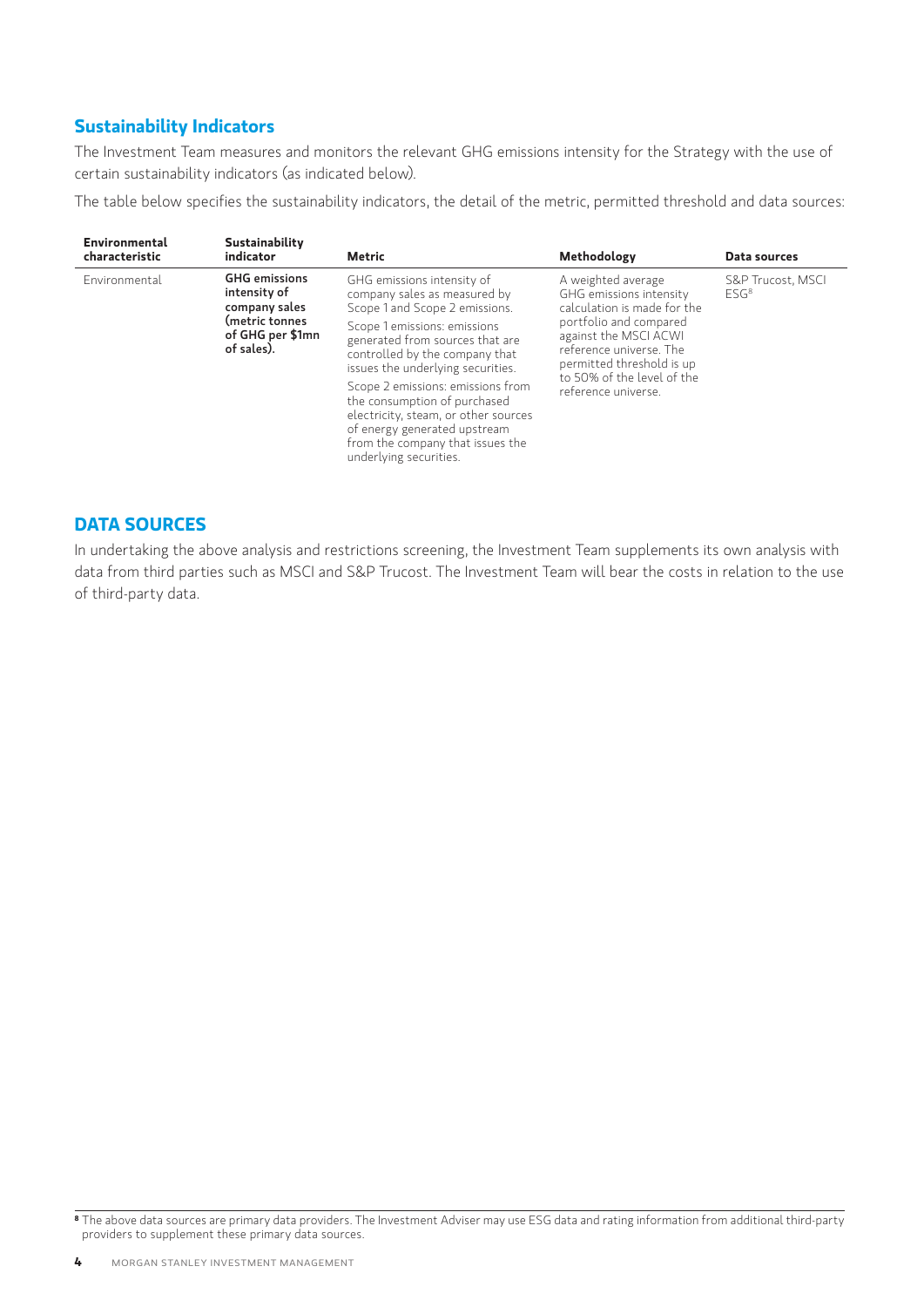#### **APPENDIX**

#### Sector and Industry Definitions

The following table defines those exclusions covered by the Strategy's restriction screening policy.

| <b>Type</b> | <b>Exclusion</b>                 | Sub-Industry/<br><b>Factor Name</b>      | <b>Definition</b>                                                                                                                                                                                                                                                                                                                                                                                                                                                                                             |
|-------------|----------------------------------|------------------------------------------|---------------------------------------------------------------------------------------------------------------------------------------------------------------------------------------------------------------------------------------------------------------------------------------------------------------------------------------------------------------------------------------------------------------------------------------------------------------------------------------------------------------|
| <b>GICS</b> | <b>Brewers</b>                   | <b>Brewers</b>                           | Producers of beer and malt liquors. Includes breweries not classified in the<br>Restaurants Sub-Industry.                                                                                                                                                                                                                                                                                                                                                                                                     |
| <b>GICS</b> | Casinos &<br>Gaming              | Casinos & Gaming                         | Owners and operators of casinos and gaming facilities. Includes companies providing<br>lottery and betting services.                                                                                                                                                                                                                                                                                                                                                                                          |
| <b>GICS</b> | Construction<br><b>Materials</b> | Construction<br>Materials                | Manufacturers of construction materials including sand, clay, gypsum, lime,<br>aggregates, cement, concrete and bricks. Other finished or semi-finished building<br>materials are classified in the Building Products Sub-Industry.                                                                                                                                                                                                                                                                           |
| <b>GICS</b> | Distillers &<br>Vintners         | Distillers & Vintners                    | Distillers, vintners and producers of alcoholic beverages not classified in the Brewers<br>Sub-Industry.                                                                                                                                                                                                                                                                                                                                                                                                      |
| <b>GICS</b> | Energy                           | Coal & Consumable<br><b>Fuels</b>        | Companies primarily involved in the production and mining of coal, related products<br>and other consumable fuels related to the generation of energy. Excludes companies<br>primarily producing gases classified in the Industrial Gases Sub-Industry and<br>companies primarily mining for metallurgical (coking) coal used for steel production.                                                                                                                                                           |
| <b>GICS</b> | Energy                           | Integrated Oil & Gas                     | Integrated oil companies engaged in the exploration & production of oil and gas,<br>as well as at least one other significant activity in either refining, marketing and<br>transportation, or chemicals.                                                                                                                                                                                                                                                                                                     |
| <b>GICS</b> | Energy                           | Oil & Gas Drilling                       | Drilling contractors or owners of drilling rigs that contract their services for<br>drilling wells.                                                                                                                                                                                                                                                                                                                                                                                                           |
| <b>GICS</b> | Energy                           | Oil & Gas<br>Equipment<br>& Services     | Manufacturers of equipment, including drilling rigs and equipment, and providers<br>of supplies and services to companies involved in the drilling, evaluation and<br>completion of oil and gas wells.                                                                                                                                                                                                                                                                                                        |
| <b>GICS</b> | Energy                           | Oil & Gas<br>Exploration<br>& Production | Companies engaged in the exploration and production of oil and gas not classified<br>elsewhere.                                                                                                                                                                                                                                                                                                                                                                                                               |
| <b>GICS</b> | Energy                           | Oil & Gas Refining<br>& Marketing        | Companies engaged in the refining and marketing of oil, gas and/or refined products<br>not classified in the Integrated Oil & Gas or Independent Power Producers & Energy<br>Traders Sub-Industries.                                                                                                                                                                                                                                                                                                          |
| <b>GICS</b> | Energy                           | Oil & Gas Storage<br>& Transportation    | Companies engaged in the storage and/or transportation of oil, gas and/or refined<br>products. Includes diversified midstream natural gas companies, oil and refined<br>product pipelines, coal slurry pipelines and oil & gas shipping companies.                                                                                                                                                                                                                                                            |
| <b>GICS</b> | Metals &<br>Mining               | Aluminum                                 | Producers of aluminum and related products, including companies that mine or<br>process bauxite and companies that recycle aluminum to produce finished or semi-<br>finished products. Excludes companies that primarily produce aluminum building<br>materials classified in the Building Products Sub-Industry.                                                                                                                                                                                             |
| GICS        | Metals &<br>Mining               | Copper                                   | Companies involved primarily in copper ore mining.                                                                                                                                                                                                                                                                                                                                                                                                                                                            |
| <b>GICS</b> | Metals &<br>Mining               | Diversified<br>Metals & Mining           | Companies engaged in the diversified production or extraction of metals and<br>minerals not classified elsewhere. Including, but not limited to, nonferrous metal<br>mining (except bauxite), salt and borate mining, phosphate rock mining, and<br>diversified mining operations. Excludes iron ore mining, classified in the Steel Sub-<br>Industry, bauxite mining, classified in the Aluminum Sub-Industry, and coal mining,<br>classified in either the Steel or Coal & Consumable Fuels Sub-Industries. |
| <b>GICS</b> | Metals &<br>Mining               | Gold                                     | Producers of gold and related products, including companies that mine or process<br>gold and the South African finance houses which primarily invest in, but do not<br>operate, gold mines.                                                                                                                                                                                                                                                                                                                   |
| <b>GICS</b> | Metals &<br>Mining               | Precious Metals<br>& Minerals            | Companies mining precious metals and minerals not classified in the Gold Sub-<br>Industry. Includes companies primarily mining platinum.                                                                                                                                                                                                                                                                                                                                                                      |
| <b>GICS</b> | Metals &<br>Mining               | Silver                                   | Companies primarily mining silver. Excludes companies classified in the Gold or<br>Precious Metals & Minerals Sub-Industries.                                                                                                                                                                                                                                                                                                                                                                                 |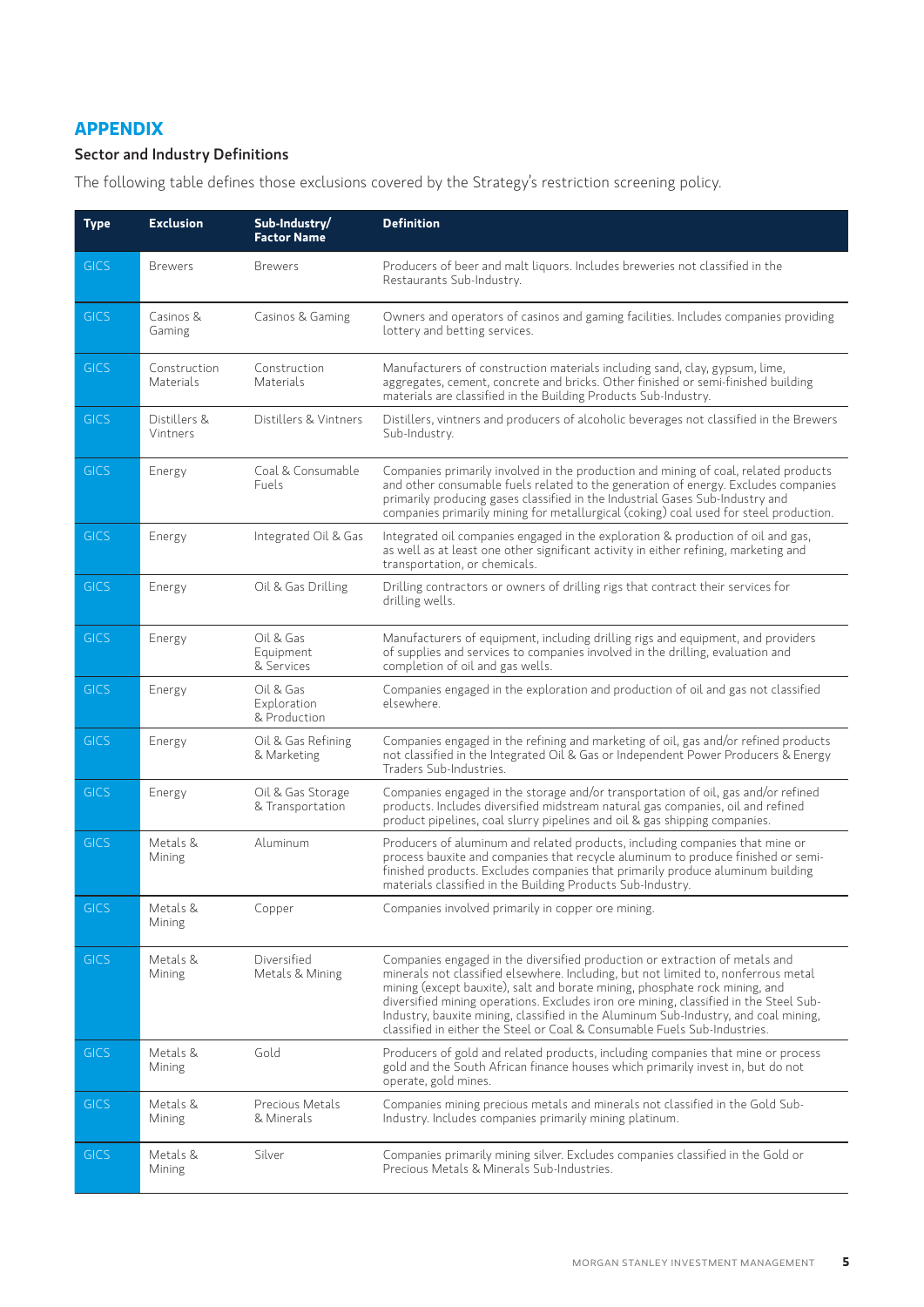| <b>GIC</b>               | Metals &<br>Mining       | Steel                                                                | Producers of iron and steel and related products, including metallurgical (coking)<br>coal mining used for steel production.                                                                                                                                                                                                                                                                                                |
|--------------------------|--------------------------|----------------------------------------------------------------------|-----------------------------------------------------------------------------------------------------------------------------------------------------------------------------------------------------------------------------------------------------------------------------------------------------------------------------------------------------------------------------------------------------------------------------|
| <b>GICS</b>              | Tobacco                  | Tobacco                                                              | Manufacturers of cigarettes and other tobacco products.                                                                                                                                                                                                                                                                                                                                                                     |
| <b>GICS</b>              | Utilities                | <b>Electric Utilities</b>                                            | Companies that produce or distribute electricity. Includes both nuclear and non-<br>nuclear facilities.                                                                                                                                                                                                                                                                                                                     |
| <b>GICS</b>              | Utilities                | Gas Utilities                                                        | Companies whose main charter is to distribute and transmit natural and<br>manufactured gas. Excludes companies primarily involved in gas exploration or<br>production classified in the Oil & Gas Exploration & Production Sub-Industry. Also<br>excludes companies engaged in the storage and/or transportation of oil, gas, and/or<br>refined products classified in the Oil & Gas Storage & Transportation Sub-Industry. |
| <b>GICS</b>              | Utilities                | Independent Power<br>Producers<br>& Energy Traders                   | Companies that operate as Independent Power Producers (IPPs), Gas & Power<br>Marketing & Trading Specialists and/or Integrated Energy Merchants. Excludes<br>producers of electricity using renewable sources, such as solar power, hydropower,<br>and wind power. Also excludes electric transmission companies and utility<br>distribution companies classified in the Electric Utilities Sub-Industry.                   |
| <b>GICS</b>              | Utilities                | Multi-Utilities                                                      | Utility companies with significantly diversified activities in addition to core Electric<br>Utility, Gas Utility and/or Water Utility operations.                                                                                                                                                                                                                                                                           |
| <b>BISR</b><br>Revenue   | Adult<br>Entertainment   | Adult Entertainment<br>- Maximum<br>Percentage<br>of Revenue         | The recent-year percent of revenue, or maximum estimated percent, a company has<br>derived from adult entertainment.                                                                                                                                                                                                                                                                                                        |
| <b>BISR</b><br>Revenue   | Alcohol                  | Alcohol - Maximum<br>Percentage<br>of Revenue                        | The recent-year percentage of revenue, or maximum estimated percent, a company<br>has derived from manufacturing, distributing, retailing, licensing, and supplying<br>alcoholic products.                                                                                                                                                                                                                                  |
| <b>BISR</b><br>Revenue   | Civilian<br>Firearms     | Civilian Firearms<br>- Maximum<br>Percentage<br>of Revenue           | The recent-year percentage of revenue, or maximum estimated percent, a company<br>has derived from the manufacture and retail of civilian firearms and ammunition.                                                                                                                                                                                                                                                          |
| <b>BISR</b><br>Revenue   | Gambling                 | $Gambling -$<br>Maximum<br>Percentage<br>of Revenue                  | The recent-year percent of revenue, or maximum estimated percent, a company has<br>derived from gambling-related business activities.                                                                                                                                                                                                                                                                                       |
| <b>BISR</b><br>Revenue   | Tobacco                  | Tobacco Total<br>- Maximum<br>Percentage<br>of Revenue               | The recent-year percent of revenue, or maximum estimated percent, a company has<br>derived from tobacco-related business activities.                                                                                                                                                                                                                                                                                        |
| <b>BISR</b><br>Revenue   | Weapons                  | Weapons $-$<br>Maximum<br>Percentage<br>of Revenue                   | The recent-year percent of revenue, or maximum estimated percent, a company has<br>derived from weapons systems, components, and support systems and services.                                                                                                                                                                                                                                                              |
| <b>BISR</b><br>Any Tie   | Controversial<br>Weapons | Controversial<br>Weapons - Any Tie                                   | Companies that have any ties to cluster munitions, landmines, biological / chemical<br>weapons, depleted uranium weapons, blinding laser weapons, incendiary weapons,<br>and/or non-detectable fragments.                                                                                                                                                                                                                   |
| <b>BISR</b><br>Any Tie   | Depleted<br>Uranium      | Weapons $-$<br>Depleted Uranium<br>Manufacturer                      | Companies involved in the production of depleted uranium (DU) weapons,<br>ammunition, and armor, including companies that manufacture armor piercing, fin<br>stabilized, discarding sabot tracing rounds (APFSDS-T); Kinetic Energy Missiles made<br>with DU penetrators; and DU-enhanced armor, including composite tank armor.                                                                                            |
| <b>BISR</b><br>Ownership | Depleted<br>Uranium      | Weapons $-$<br>Ownership by a<br>Depleted Uranium<br>Weapons Company | Companies that are 50 percent or more owned by a company with depleted uranium<br>weapons involvement.                                                                                                                                                                                                                                                                                                                      |
| <b>BISR</b><br>Ownership | Depleted<br>Uranium      | Weapons $-$<br>Ownership of a<br>Depleted Uranium<br>Weapons Company | Companies that own 20 to 49.99 percent of a company with involvement. When a<br>company owns 50 percent or more of a subsidiary with involvement, MSCI treats it<br>as a consolidated subsidiary.                                                                                                                                                                                                                           |
| <b>BISR</b><br>Any Tie   | <b>Fossil Fuels</b>      | Fossil Fuels - Any<br>Tie                                            | Companies with a tie to fossil fuels (thermal coal, oil and gas), in particular reserve<br>ownership, related revenues and power generation. It does not flag companies<br>providing evidence of owning metallurgical coal reserves.                                                                                                                                                                                        |